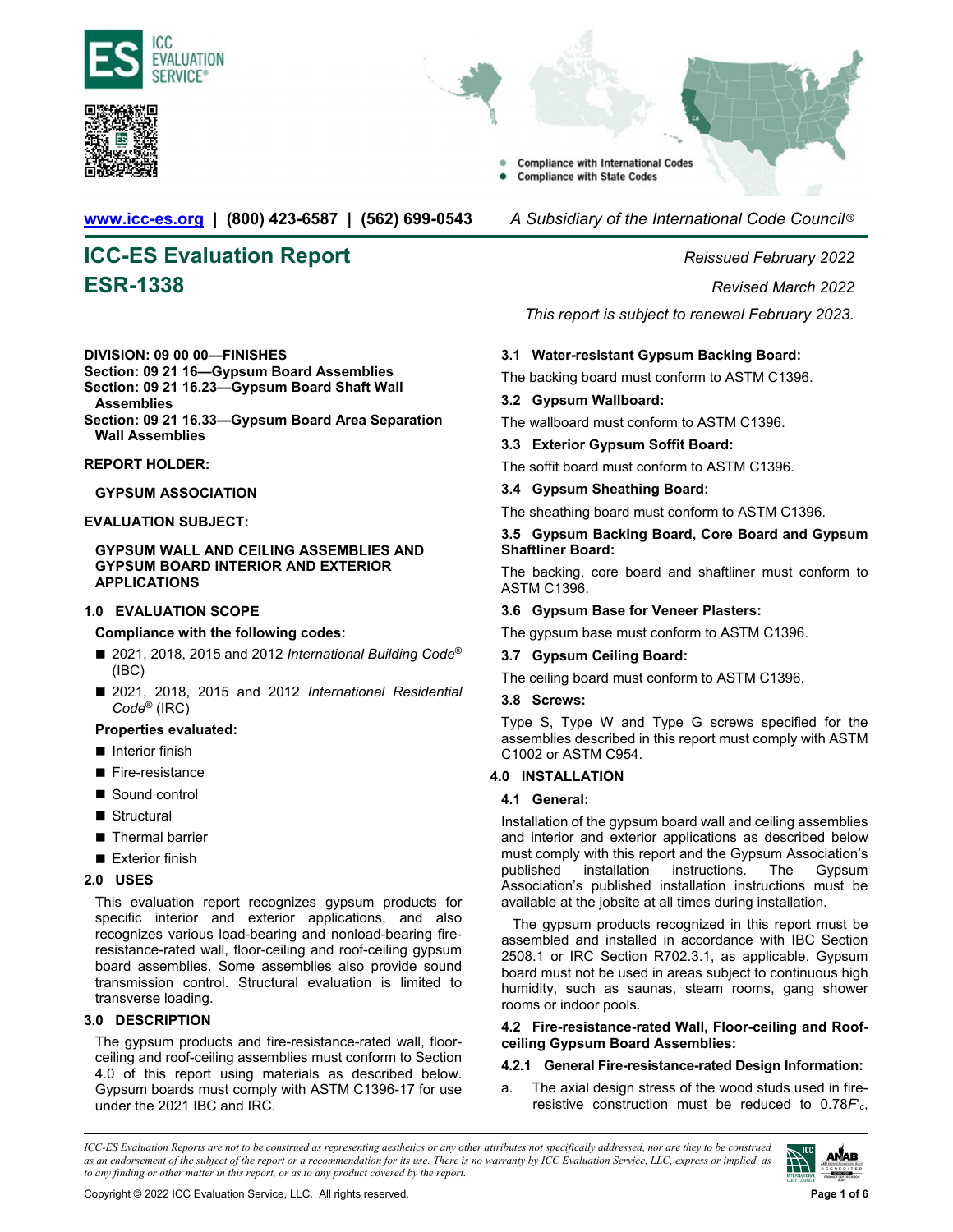calculated in accordance with Section 3.6 of the ANSI/AWC National Design Specification (NDS) for Wood Construction 2018 edition for the 2021 and 2018 IBC, 2015 edition for the 2015 IBC, and 2012 edition for the 2012 IBC, with the maximum design stress not greater than 78 percent of the calculated allowable stress with studs having a slenderness ratio, *le*/*d*, of 33.

- b. When gypsum board is used in fire-resistive floor/ceiling, roof/ceiling, or wall assemblies, the board thickness, type of gypsum board, and construction of the assembly must comply with Chapter 7 of the IBC; Section R302 of the IRC; the Gypsum Association Fire Resistance and Sound Control Design Manual, GA-600-2018 for the 2021 IBC, GA-600, 21<sup>st</sup> Edition for the 2018 IBC, 20<sup>th</sup> Edition for the 2015 IBC or 19<sup>th</sup> Edition for the 2012 IBC; or current ICC-ES evaluation reports. The Gypsum Association Fire Resistance and Sound Control Design Manual GA-600-2018, although not specifically listed as a reference standard in the 2012, 2015 or 2018 IBC, is an acceptable alternative to the 19<sup>th</sup>, 20<sup>th</sup> and 21<sup>st</sup> Editions when approved by the code official.
- c. Except where otherwise noted in this report, any of the gypsum boards listed in Section 3.0, of the same size, thickness, and core type specified, may be used. The gypsum base for veneer plasters must be covered with minimum 1/16-inch-thick (1.6 mm) gypsum veneer plaster.

**4.2.2 Fire-resistance-rated Assemblies:** Generic fireresistance-rated systems (those not designated as proprietary in the listing), as listed in the Gypsum Association Fire Resistance and Sound Control Design Manual, GA-600-2018 for the 2021 IBC, GA-600, 21st Edition for the 2018 IBC,  $20<sup>th</sup>$  Edition for the 2015 IBC, or 19th edition for the 2012, are recognized for use when installed in accordance with the manual and the corresponding fire test report listed in the manual. The Gypsum Association Fire Resistance and Sound Control Design Manual GA-600-2018, although not specifically listed as a reference standard in the 2012, 2015 or 2018 IBC, is an acceptable alternative to the 19<sup>th</sup>, 20<sup>th</sup> and 21<sup>st</sup> Editions, when approved by the code official.

**4.2.2.1 Two-hour Gypsum Board Solid Partition for Shaft Enclosure:** The assembly is similar to Item 9-1.1 of Table 721.1(2) of the 2018, 2015 and 2012 IBC, except that the gypsum shaftliner is first installed onto 2-by-2-inch (51 by 51 mm) steel floor and ceiling runners using Type S screws spaced 12 inches (305 mm) on center. The runners must be anchored at 24 inches (610 mm) on center, using approved fasteners. Two layers of  $1/2$ -inch-thick (12.7 mm), Type X gypsum board installed with long edges parallel to wrapped coreboard edges are laminated to one side of the coreboard. All vertical joints must be offset at least 3 inches (76 mm).

The assembly may also be constructed with four layers of  $1/2$ -inch-thick (12.7 mm), Type X gypsum board, laminated together, with the joints of each layer offset at least 3 inches (76 mm) from the adjoining layers. The laminating compound must comply with ASTM C475 or be an approved powder setting–type compound. The first layer is attached to the 2-by-2-inch (51 by 51 mm) steel floor and ceiling angle runners using one  $\frac{7}{8}$ -inch-long (22 mm), Type S screw at each corner. The second layer is then fully laminated to the first layer and screw-attached to the runners using 115/16-inch-long (49.2 mm), Type S screws spaced 12 inches (305 mm) on center. The third layer is laminated in the same manner as the second layer, and is further attached using  $1<sup>1</sup>/2$ -inch-long (38 mm), Type G screws spaced 24 inches (610 mm) on center along the edges and along the center,

and held back  $2^{1}/2$  inches (63.5 mm) from the top and bottom edges. The fourth layer is fully laminated, with all of the vertical joints being offset.

**4.2.2.2 One-hour Gypsum Board Partition with Wood Framing:** The framing consists of nominal 2-by-4 wood studs spaced 16 inches (406 mm) on center, with blocking of the same size at midheight. Each side of the wall is covered with a single layer of  $5/8$ -inch-thick (15.9 mm), Type X gypsum board applied either perpendicular to or parallel to the framing. The gypsum board is attached to the framing using No. 6 by  $1\frac{1}{4}$ -inch-long (31.7 mm), buglehead, Type W screws spaced 8 inches (203 mm) on center along end joints and 12 inches (305 mm) on center in the field. Screws are placed no closer than  $\frac{1}{2}$  inch (12.7 mm) to end or edge joints. Vertical joints are staggered 16 inches (406 mm) on center, and horizontal joints are staggered 12 inches (305 mm) on center on each side. The joints are taped with joint tape and covered with two coats of joint compound. Screw heads are covered with joint compound.

**4.2.2.3 One-hour Gypsum Board Staggered-stud Bearing Partition:** The framing consists of two rows of nominal 2-by-3 wood studs spaced at 16 inches (406 mm) on center or nominal 2-by-4 wood studs spaced at 24 inches (610 mm) on center, with blocking of the same size at midheight. Studs in opposite rows are staggered 8 inches (203 mm) or 12 inches (305 mm) on center, and the rows are spaced a minimum of 1 inch (25.4 mm) apart. The plates for each row may be of the same size and material, or common plates may be used for the two rows. The exterior face of each row is then covered with  $5/8$ -inch-thick (15.9 mm), Type X gypsum board applied horizontally or vertically using 6d cement-coated cooler nails at 7 inches (178 mm) on center, with end joints on nailing members. Fire-blocks, when required, may be of mineral wool batts, 2 inches (51 mm) thick in the intervening spaces between the two rows of studs, or  $\frac{1}{2}$ -inch-thick (12.7 mm) gypsum board. Where nominally 2-by-3 studs are used, they must be stress-graded lumber as set forth in Table 4C of the supplement of the NDS.

**4.2.2.4 One-hour Gypsum Board Floor-ceiling or Roofceiling Assembly with Wood Framing:** The ceiling construction is identical to assembly FC 5529 in the Gypsum Association Fire Resistance and Sound Control Design Manual,  $22<sup>nd</sup>$  and  $21<sup>st</sup>$  Editions (FC5406 in the Gypsum Association Fire Resistance Design Manual, 20<sup>th</sup> and 19<sup>th</sup> Editions). Alternate framing consists of lower chords of trussed rafters, or pitched or flat trusses spaced a maximum of 24 inches (610 mm) on center. Alternate fasteners, having the same spacing as the screws, are  $1^7$ / $8$ -inch-long (47.6 mm), 6d, cooler, box or wallboard nails for the base ply, and  $2^{3}/_{8}$ -inch-long (60 mm), 8d, cooler, box or wallboard nails for the face ply. Type G screws,  $1\frac{1}{2}$  inches (38 mm) long, are still required at the end joints of the gypsum board face layer.

**4.2.2.5 One-hour Gypsum Board Roof-ceiling Assembly with Steel Framing:** The assembly consists of steel roof framing with roof purlins spaced and designed to support a noncombustible ceiling grid to which is attached double 5/8-inch-thick (15.9 mm), Type X gypsum board. Cold-rolled steel main runner channels at 4 feet (1219 mm) on center, with size and hanger support complying with Section 2506.2.1 of the IBC, are hung from the steel framing. Number 25 gage,  $7/8$ -inch-deep (22 mm), rigid cross-furring channels are spaced 24 inches (610 mm) on center. Furring channels are wire-tied to the runner channels using loops of No. 16 gage wire. The base layer of  $5/8$ -inch-thick (15.9 mm), Type X gypsum board is applied at right angles to the furring channels using 1-inch-long (25.4 mm), Type S screws spaced at 24 inches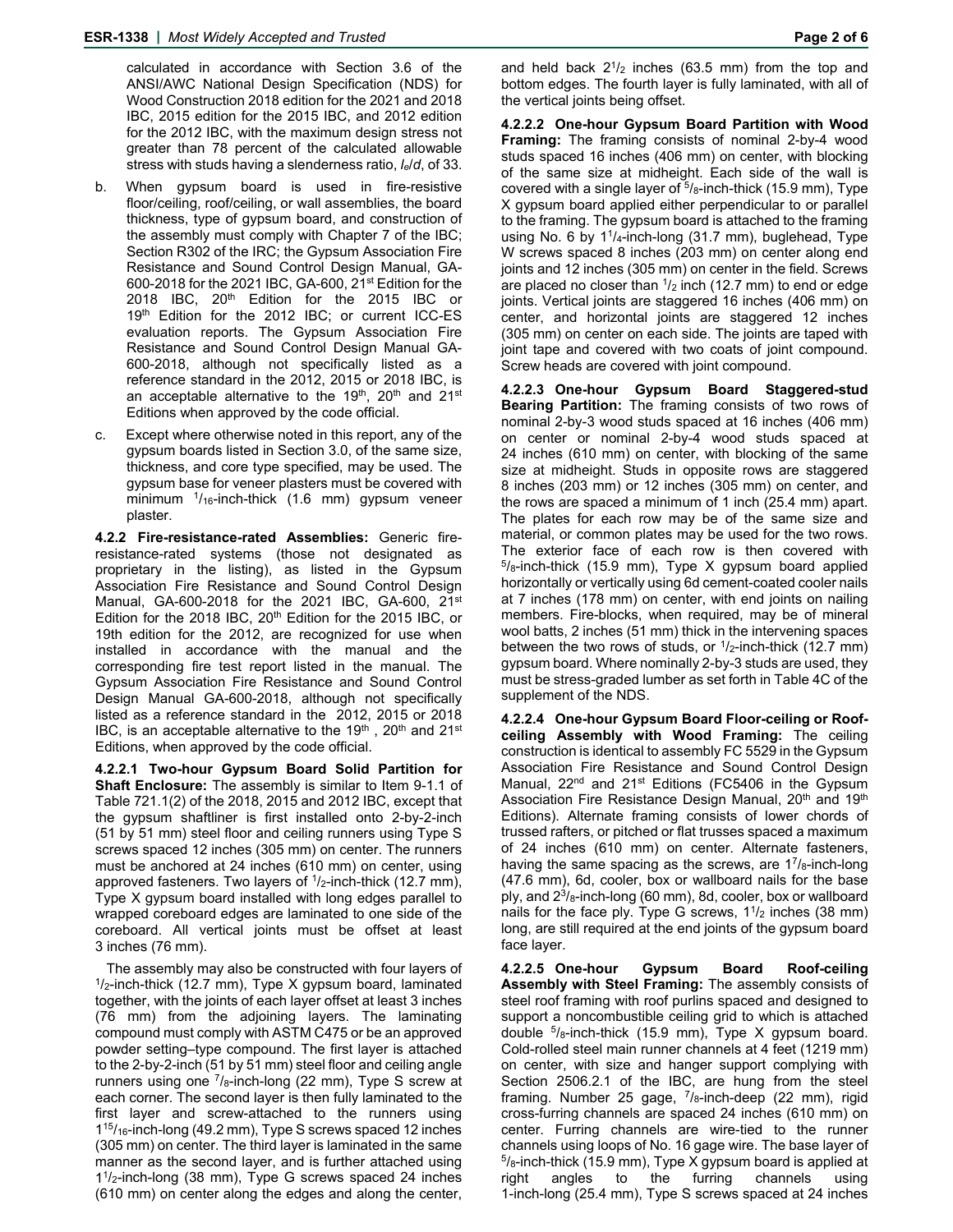(610 mm) on center. The face layer of  $5/8$ -inch-thick (15.9 mm), Type X gypsum board is applied at right angles to the furring channels, using  $1<sup>5</sup>/<sub>8</sub>$ -inch-long (41.3 mm), Type S screws spaced at 12 inches (305 mm) on center at joints, driven through the base layer and into the intermediate furring channels. Face layer joints are offset 24 inches (610 mm) from the base layer joints. One-and-one-half-inchlong (38 mm), Type G screws, placed 2 inches (51 mm) from either side of the face layer end joints, are also installed at 12 inches (305 mm) on center. The addition of insulation to the assembly is permitted, provided a minimum plenum space of 10 inches (254 mm) is maintained between the underside of the insulation and the gypsum panel.

**4.2.2.6 Two-hour Gypsum Board Bearing Wall with Minimum STC (Sound Transmission Class) 50 Sound Rating:** The construction consists of nominally 2-by-4 wood studs spaced 16 inches (406 mm) on center, faced on each side with two layers of  $5/8$ -inch-thick (15.9 mm), Type X gypsum board. On one side, the gypsum board is fastened directly to the studs as specified for interior partitions in Item 14-1.5 of Table 721.1(2) of the 2018, 2015 and 2012 IBC; on the other side, resilient furring channels spaced 24 inches (610 mm) on center are applied horizontally over the wood studs and are attached using 6d common or 11/4-inch (31.7 mm) wallboard nails or 1-inch-long (25.4 mm), Type W or Type S screws. The  $5/8$ -inch-thick (15.9 mm), Type X gypsum board is applied horizontally and is attached along longitudinal edges to the furring channels using 1-inch-long (25.4 mm), Type S screws spaced 12 inches (305 mm) on center. Six-inch-wide (152 mm) strips of gypsum board are installed behind unsupported vertical butt joints and are attached at the ends and along the length of the strips using Type G, 11/2-inch-long (38 mm) screws spaced 12 inches (305 mm) on center. A face layer of  $5/8$ -inch-thick (15.9 mm), Type X gypsum board is applied with joints staggered from the base layer joints and secured to the resilient furring channels using  $15/8$ -inch-long (41.3 mm), Type S screws spaced 12 inches (305 mm) on center. With this partition, a minimum STC rating of 50 is attained. When desired, glass fiber or mineral wool insulation may be installed in the stud cavities.

# **4.2.3 Alternate Fire-resistance-rated Construction:**

**4.2.3.1 Alternate Suspended Ceiling Construction:** Gypsum board ceilings directly attached to steel framing as set forth in Table 721.1(3) of the 2018, 2015 and 2012 IBC may be suspended by means of  $1\frac{1}{2}$ -inch (38 mm), coldrolled steel, main runner channels, spaced 48 inches (1219 mm) on center, that are suspended with No. 8, SWG galvanized wire hangers spaced 48 inches (1219 mm) on center. Furring channels are placed perpendicular to the cold-rolled steel main runner channels and are secured thereto using No. 18, SWG galvanized wire ties (double strand); the gypsum board is then installed in the manner required for direct attachment.

**4.2.3.2 Alternate Gypsum Board Fasteners:** Screws, either Type W or Type S, depending on the framing member, may be used in lieu of nails in fire-resistance-rated assemblies described in this report or described in Tables 721.1(2) and 721.1(3) of the 2018, 2015 and 2012 IBC, provided the screw penetration into the framing member is equivalent to the nail penetration, the screw spacing is the same as the nail spacing, and the cross-sectional area of the screws is equal to that of the specified nails.

**4.2.3.3 Joint Treatment:** For the fire-resistive assemblies in this report, taping and finishing of joints and fasteners is permitted to be omitted in the following cases:

a. Where there is square-edge gypsum board or tongueand-groove-edge (V-edge) gypsum backing board or gypsum sheathing.

- b. In single-layer applications on wood-framed assemblies where joints fall over framing members.
- c. On inner layers and outer layers of multiple-layer wood-framed or steel-framed assemblies, where the joints of adjacent layers are offset from each other.

# **4.3 Sound Control Systems:**

Generic sound control systems, as listed in the Gypsum Association Fire Resistance and Sound Control Design Manual, GA-600-2018 for the 2021 IBC, GA-600 21<sup>st</sup> Edition for the 2018 IBC, 20<sup>th</sup> Edition for the 2015 IBC, or 19th edition for the 2012 IBC, are recognized for use when installed in accordance with the manual and the corresponding sound test report listed in the manual. The Gypsum Association Fire Resistance and Sound Control Design Manual GA-600-2018, although not specifically listed as a reference standard in the 2012, 2015 or 2018 IBC, is an acceptable alternative to the 19<sup>th</sup>, 20<sup>th</sup> and 21<sup>st</sup> Editions when approved by the code official. Partition systems must be sealed at perimeter and around cut-outs using beads of non-hardening caulking compound, except that tape and joint compound are permitted to be used in lieu of caulking above the top plate in wood-framed systems. Where carpet and pad are specified for the IIC sound rating shown in the manual, the carpet must be a 44-ounce (1492 g/m<sup>2</sup>) wool carpet with a 40-ounce (1356 g/m<sup>2</sup>) hair pad.

Except where otherwise noted in this report, any of the gypsum boards listed in Section 3.0, of the same size, thickness, and core type specified, may be used.

# **4.4 Allowable Partition Heights:**

**4.4.1 Gypsum Board or Veneer Base:** To comply with 2021 and 2018 IBC Section 1607.15 (2015 and 2012 IBC Section 1607.14) and Table 1604.3 of the 2021, 2018, 2015 and 2012 IBC, the allowable height limits of non-bearing partitions are as follows:

Partitions utilizing No. 25 gage [minimum 0.0179 inch (0.454 mm) uncoated base-metal thickness] steel channel studs conforming to ASTM C645 must have maximum heights as set forth in a current ICC-ES evaluation report. Mechanical fastening of intermediate studs to the track is not required unless this is specified in the evaluation report.

# **4.5 Joint Treatment at Areas to Receive Tile:**

Gypsum board joints, including those at all angle intersections, which are under areas to receive tile or wall panels, must be treated with joint compound and tape, but must not be finish-coated. All cut edges and openings around pipes and fixtures must be treated with an approved, water-resistant, flexible compound or caulk. Areas to be tiled that are covered with a joint compound must be skim-coated with bedding adhesive. The bedding adhesive for ceramic tile must conform to ANSI A136.1 for Organic Adhesives for Installation of Ceramic Tile, Type I.

# **4.6 Exterior Surfaces:**

# **4.6.1 Exterior Ceiling Surfaces:**

**4.6.1.1 Location:** Exterior gypsum soffit board, or gypsum wallboard intended for such use, may be used as a ceiling finish at exterior locations such as carports, open porches, walkways, soffits and similar installations that are horizontal or inclined downward away from the building. Gypsum wallboard is permitted for use as a ceiling finish at exterior horizontal applications not exposed to the weather as defined by Chapter 2 of the 2021, 2018 and 2015 IBC (Section 2502 of the 2012), or Section R702.3.5 of the IRC.

**4.6.1.2 Framing:** Maximum spacing of framing members must be 16 inches (406 mm) on center when supporting  $1/2$ inch-thick (12.7 mm) board, and must be 24 inches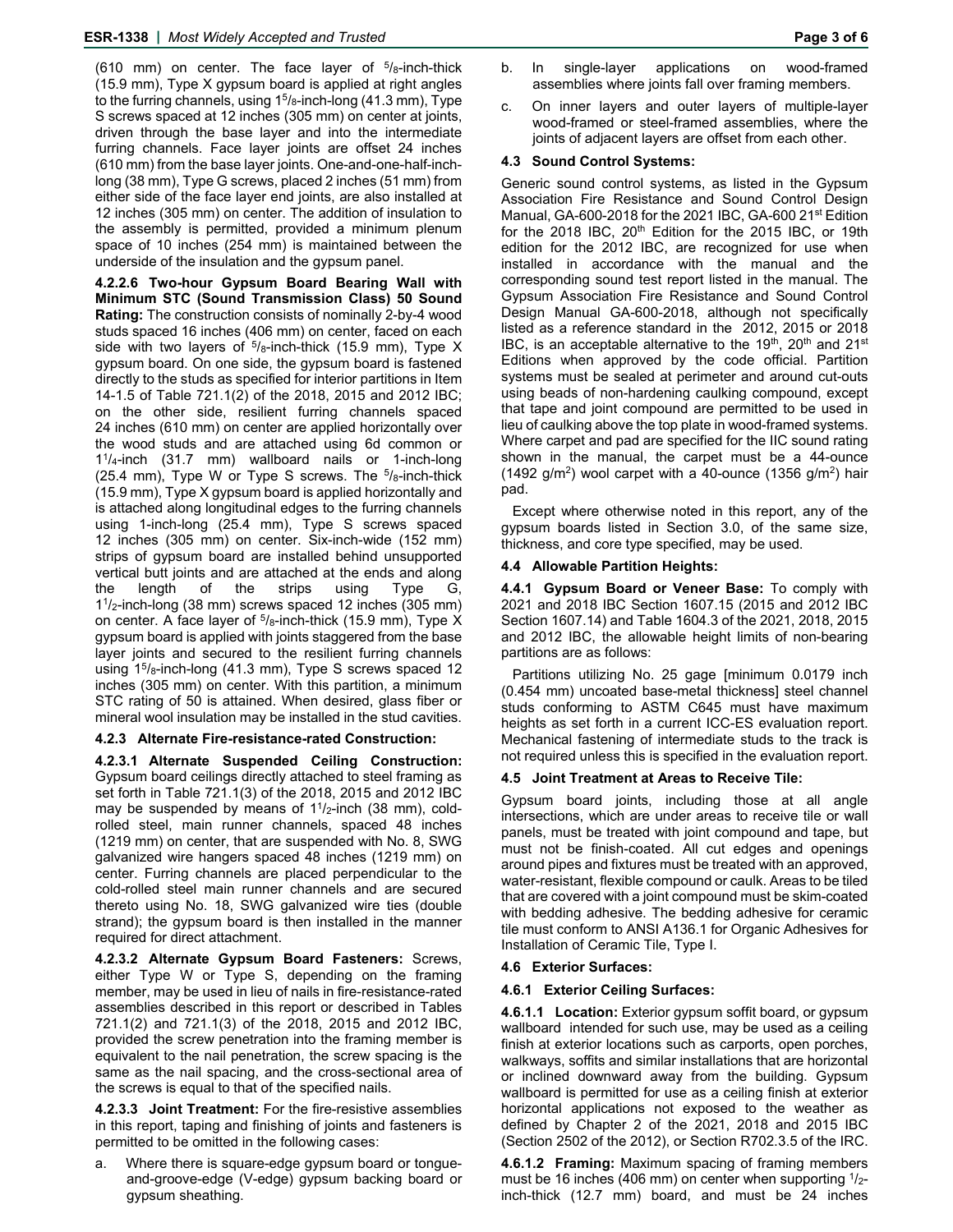(610 mm) on center when supporting  $5/8$ -inch-thick (15.9 mm) board. Gypsum board applications perpendicular to framing members must comply with ASTM C840 (IBC), or Table R702.3.5 of the IRC.

**4.6.1.3 Joints:** In ceiling areas having long runs, the maximum spacing of expansion joints must be 30 feet (9.144 m). A  $\frac{1}{4}$ -inch (6.4 mm) clearance joint is required between gypsum board and adjacent walls, fascia, beams or columns. Fascia boards must extend downward past the ceiling board surface a minimum of  $\frac{1}{4}$  inch (6.4 mm). The joints and fastener heads in exterior gypsum soffit board or gypsum wallboard intended for such use must be provided with joint treatment. An alternate joint treatment is batten strips.

**4.6.1.4 Surface Treatment:** The exterior gypsum soffit board and the gypsum wallboard intended for such use as allowed by the applicable code must have one of the following surface treatments applied at the jobsite:

- a. One coat of latex exterior paint applied over an oil-base primer.
- b. Two coats of an oil- or alkyd-based exterior paint.

# **4.7 Thermal Barrier:**

Regular gypsum board, a minimum of  $1/2$ -inch (12.7 mm) thick, is permitted to be used as a thermal barrier in accordance with Sections 2603.4 or 2603.5.2 of the IBC or Section R316.4 of the IRC. The gypsum board must be attached in such a manner that it will remain in place for 15 minutes of fire exposure. For walls constructed of wood framing, attachment of the gypsum board in accordance with ASTM C840 (IBC), or IRC Section R702.3.5, is permitted. For other construction, attachment of the gypsum wallboard must comply with a specific ICC-ES evaluation report, or the method of attachment must be qualified by testing in accordance with FM 4880, UL 1040, NFPA 286 or UL 1715 (IBC and IRC).

#### **4.8 Shear Walls:**

Table 1 shows maximum allowable shear values for gypsum board shearwalls. Gypsum board must be applied either horizontally or vertically on nominally 2-by-4 (50 by 102 mm) wood studs. Additionally, Section 2505 of the IBC or R602.10 of the IRC is applicable.

# **5.0 CONDITIONS OF USE**

The gypsum board wall and ceiling assemblies and interior and exterior applications described in this report comply with, or are suitable alternatives to what is specified in, those codes listed in Section 1.0 of this report, subject to the following conditions:

**5.1** Installation must comply with this report, the Gypsum Association's published installation instructions and the applicable code. In the event of a conflict between the Gypsum Association's published installation instructions and this report, this report governs.

- **5.2** Partition construction and heights are as set forth in this report. Indicated stud spacings are maximums. Stud sizes (depths) and gages are minimums.
- **5.3** In jurisdictions adopting the IBC or IRC, gypsum board must not be used to resist seismic forces in structures in Seismic Design Category E or F.
- **5.4** Documentation must be submitted to the code official verifying that the gypsum board products to be installed comply with the applicable standard noted in Section 3.0 of this report.
- **5.5** Calculations and details must be submitted to the code official for approval of structural-use applications.

#### **6.0 EVIDENCE SUBMITTED**

- **6.1** Reports of testing in accordance with ASTM E119 (UL 263).
- **6.2** Reports of testing in accordance with ASTM E84 (UL 723).
- **6.3** Reports of transverse load testing in accordance with UL 1296.
- **6.4** Reports of sound transmission testing in accordance with ASTM E90 and ASTM E413.
- **6.5** Reports of testing in accordance with ASTM C473.
- **6.6** Reports of racking shear wall testing in accordance with ASTM E72.

# **7.0 IDENTIFICATION**

**7.1** Gypsum boards must be identified by the manufacturer's name, the thickness, the brand name and the ASTM specification. Gypsum board products that have been evaluated by ICC-ES for compliance with the standards indicated in Section 3.0 of this report must also be identified by the ICC-ES report number associated with the specific product.

Bundles of steel studs must be identified as set forth in a current ICC-ES evaluation report on the product. Screws must be identified on the packaging by the name, brand or trademark of the producer or supplier and the ASTM designation.

**7.2** The report holder's contact information is the following:

**GYPSUM ASSOCIATION 962 WAYNE AVENUE, SUITE 620 SILVER SPRING, MARYLAND 20910 (301) 277-8686 www.gypsum.org**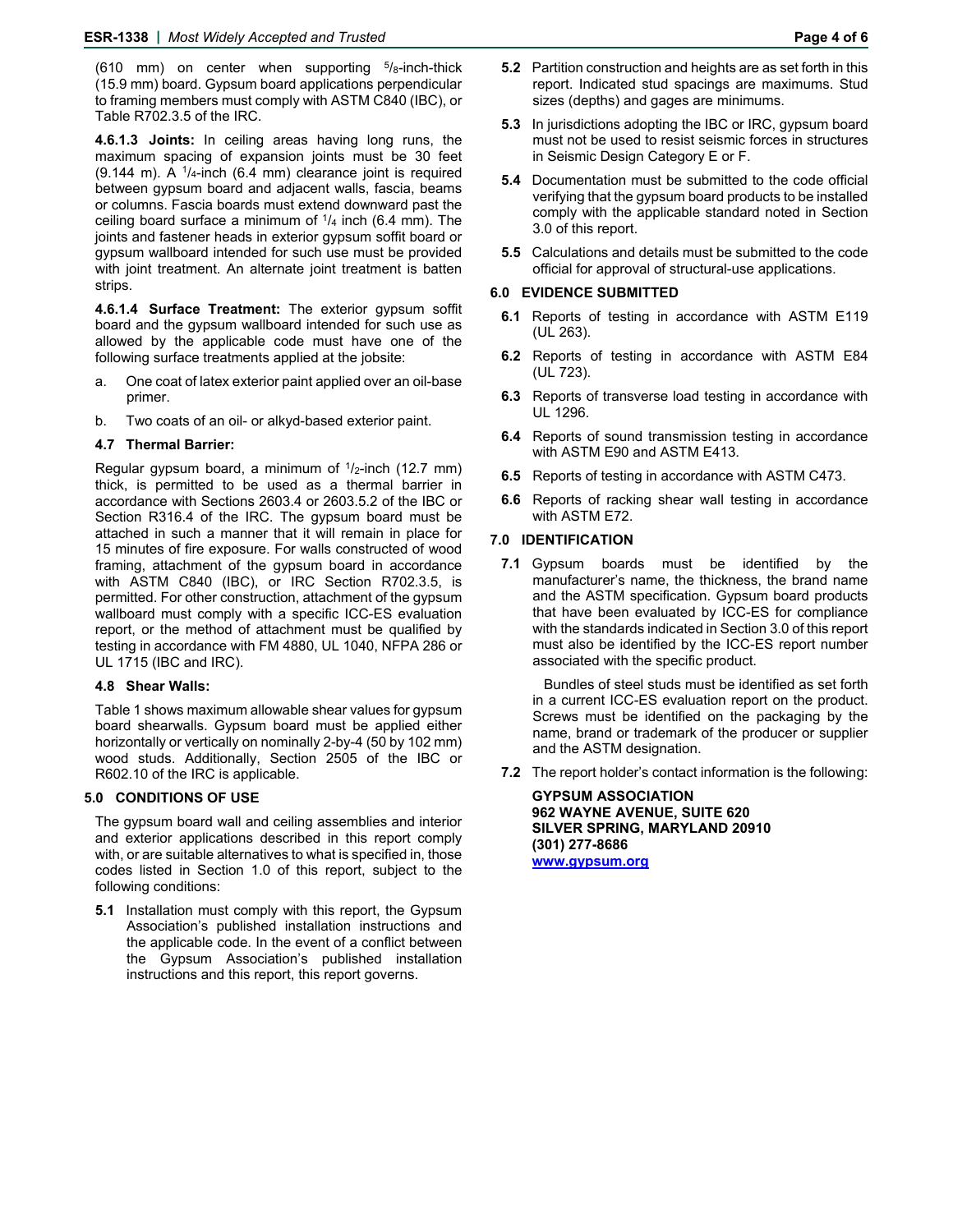#### **TABLE 1—ALLOWABLE SHEAR FOR WIND OR SEISMIC FORCES (pounds per foot)**  FOR VERTICAL DIAPHRAGMS OF GYPSUM BOARD WOOD-FRAMED WALLS<sup>1, 2</sup>

| <b>BOARD</b><br><b>THICKNESS</b><br>(in.) | <b>WALL</b><br><b>CONSTRUCTION</b> | <b>MINIMUM FASTENER SIZE3</b>       | <b>MAXIMUM STUD</b><br><b>SPACING (in.)</b> | <b>MAXIMUM</b><br><b>FASTENER SPACING</b><br>(in.) |                   | <b>ALLOWABLE</b><br><b>SHEAR VALUE</b><br>(plf) |
|-------------------------------------------|------------------------------------|-------------------------------------|---------------------------------------------|----------------------------------------------------|-------------------|-------------------------------------------------|
|                                           |                                    |                                     |                                             | <b>Edges</b>                                       | Field             |                                                 |
| $^{1/2}$                                  | Unblocked                          | 5d cooler or wallboard nails        | 24                                          |                                                    |                   | 75                                              |
|                                           |                                    |                                     |                                             | 4                                                  | 4                 | 110                                             |
| $^{5}/_8$                                 | <b>Unblocked</b>                   | 6d cooler or wallboard nails        | 24                                          | 4                                                  | 4                 | 145                                             |
| $^{1/2}$                                  | <b>Unblocked</b>                   | No. $6 - 11/4$ -inch screws         | 16                                          | 8                                                  | 12                | 60                                              |
| $\frac{1}{2}$                             | Blocked <sup>4</sup>               | No. $6 - 11/4$ -inch screws         | 16                                          | 4                                                  | 16                | 160                                             |
| $\frac{1}{2}$                             | Blocked <sup>4</sup>               | No. $6 - 11/4$ -inch screws         | 16                                          | 4                                                  | 12                | 155                                             |
| $\frac{1}{2}$                             | Blocked <sup>4</sup>               | No. $6 - 11/4$ -inch screws         | 24                                          | 8                                                  | 12                | 70                                              |
| $^{1/2}$                                  | Blocked <sup>4</sup>               | No. $6 - 11/4$ -inch screws         | 16                                          | 6                                                  | 12                | 90                                              |
| $^{5}/_{8}$                               | <b>Unblocked</b>                   | No. $6 - 1\frac{1}{4}$ -inch screws | 16                                          | 8                                                  | 12                | 70                                              |
| $\sqrt[5]{_8}$                            | Blocked <sup>4</sup>               | No. $6 - 11/4$ -inch screws         | 16                                          | 8                                                  | $12 \overline{ }$ | 90                                              |

For **SI:** 1 inch = 25.4 mm, 1 plf = 14.6 N/m.

1 Shear walls are not permitted to resist loads imposed by masonry or concrete construction. See Section 2306.3 of the 2021, 2018, 2015 and 2012 IBC or Section R602.10 of the IRC. Values are for short-term loading from wind or seismic forces. Values must be reduced by 25 percent for normal loading. Values must not be

used in IBC Seismic Design Categories E and F.<br><sup>2</sup>The shear values are permitted to be additive when identical materials applied as specified in the table are applied to both sides of the wall.<br><sup>3Screwe</sup> must he Type W.or

<sup>3</sup>Screws must be Type W or Type S drywall screws.

4All board edges must be blocked.